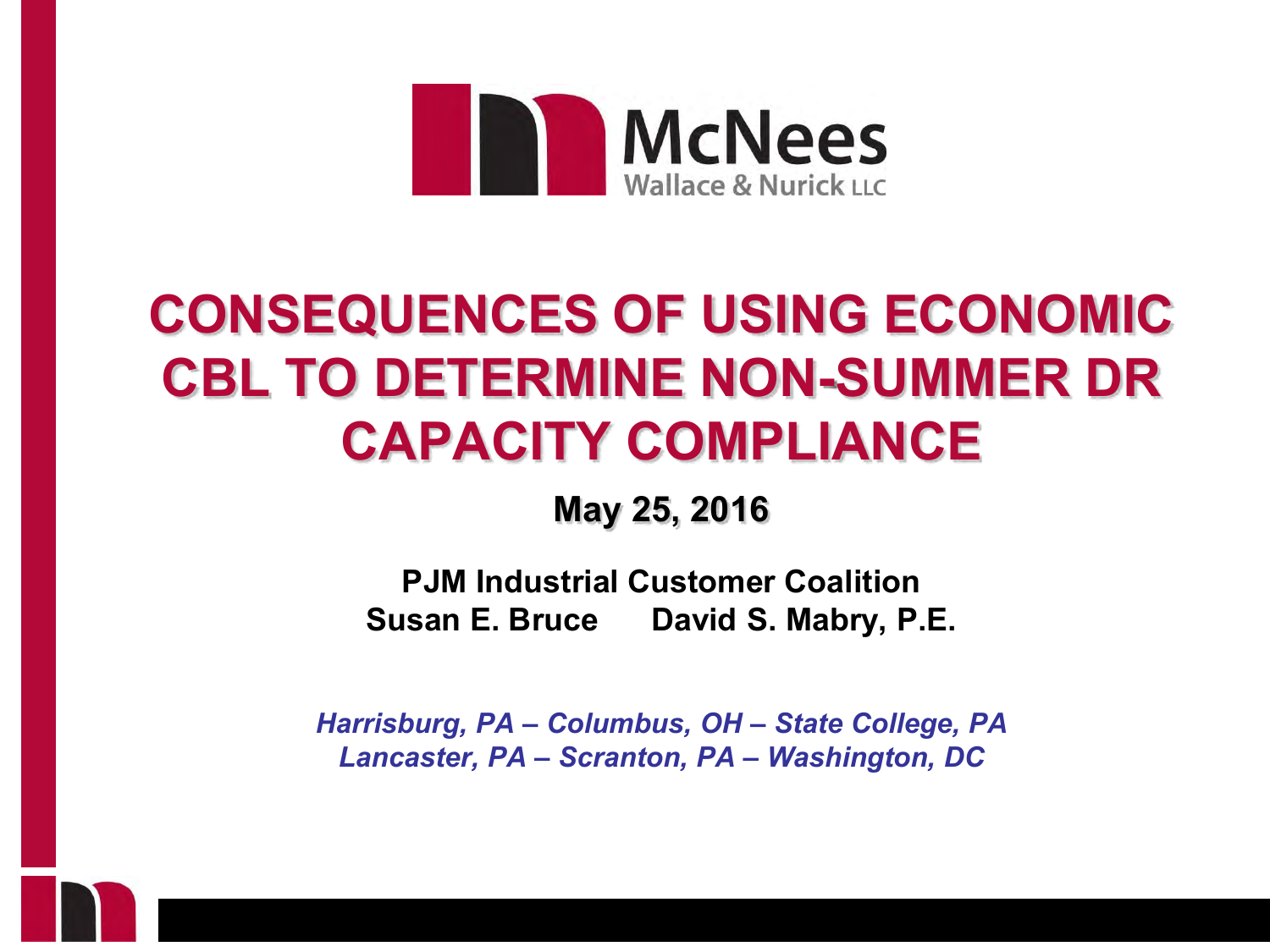# **BACKGROUND**

- **Vast majority of DR resources use Firm Service Level ("FSL") option for compliance measurement**
- **FSL represents the MW value that the DR Resource agrees to limit its usage to during a curtailment event**
	- Represents the amount of non-interruptible load at the customer site
- **Historically, for capacity market participants, difference between PLC value and FSL equals DR curtailment commitment**
	- → 16 MW PLC and 6 MW FSL results in DR curtailment of 10 MW
- **Actual curtailment is measured as difference between comparison baseline and actual consumption**
	- PLC is the comparison baseline for all products other than CP
	- For CP product, Economic CBL is the comparison baseline for non-summer events while PLC is the comparison baseline for summer events
- **DR Compliance is the difference between curtailment obligation and actual curtailment**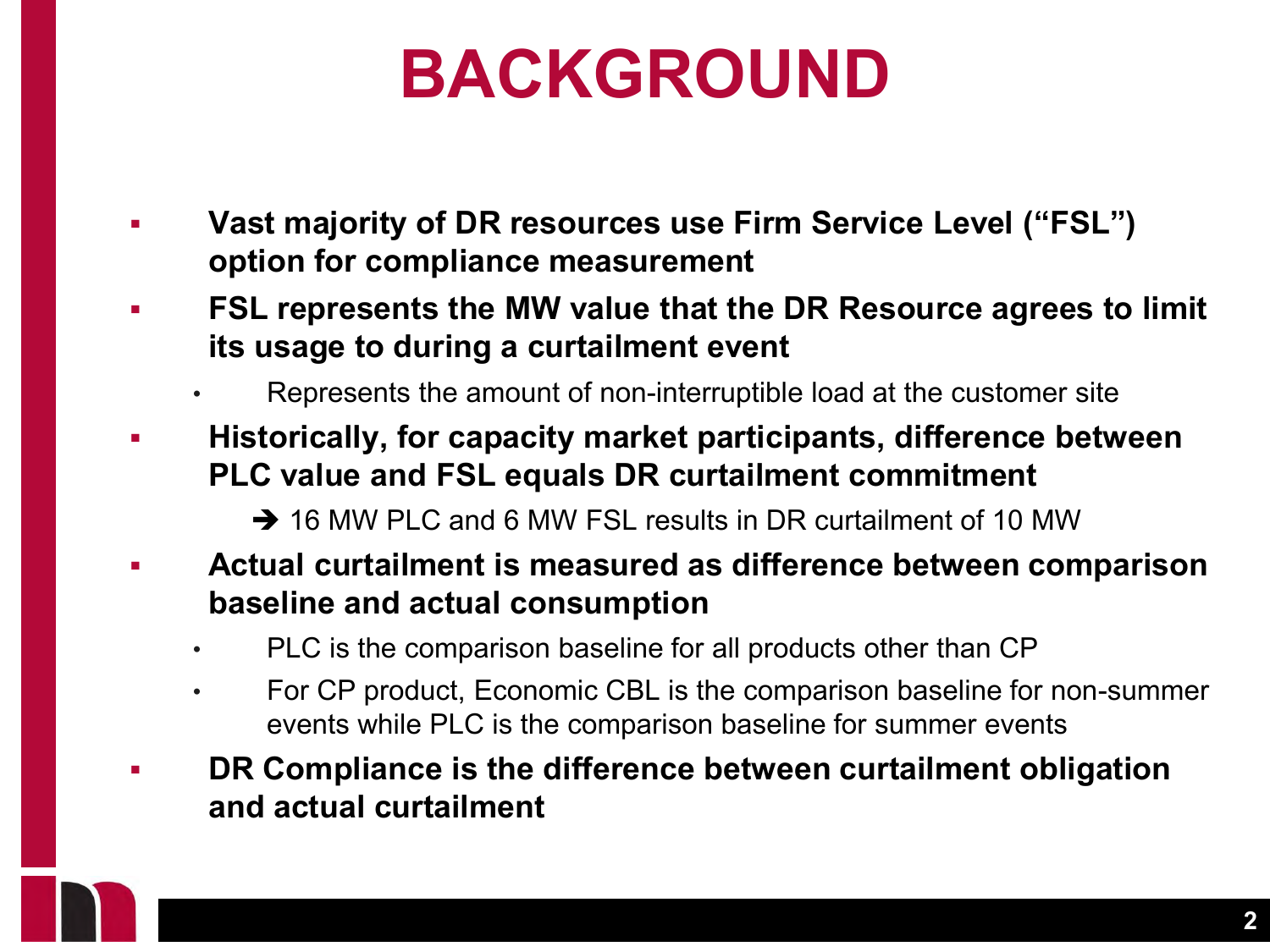### **DR CURTAILMENT MEASUREMENT**

#### **Customer Usage Profile**

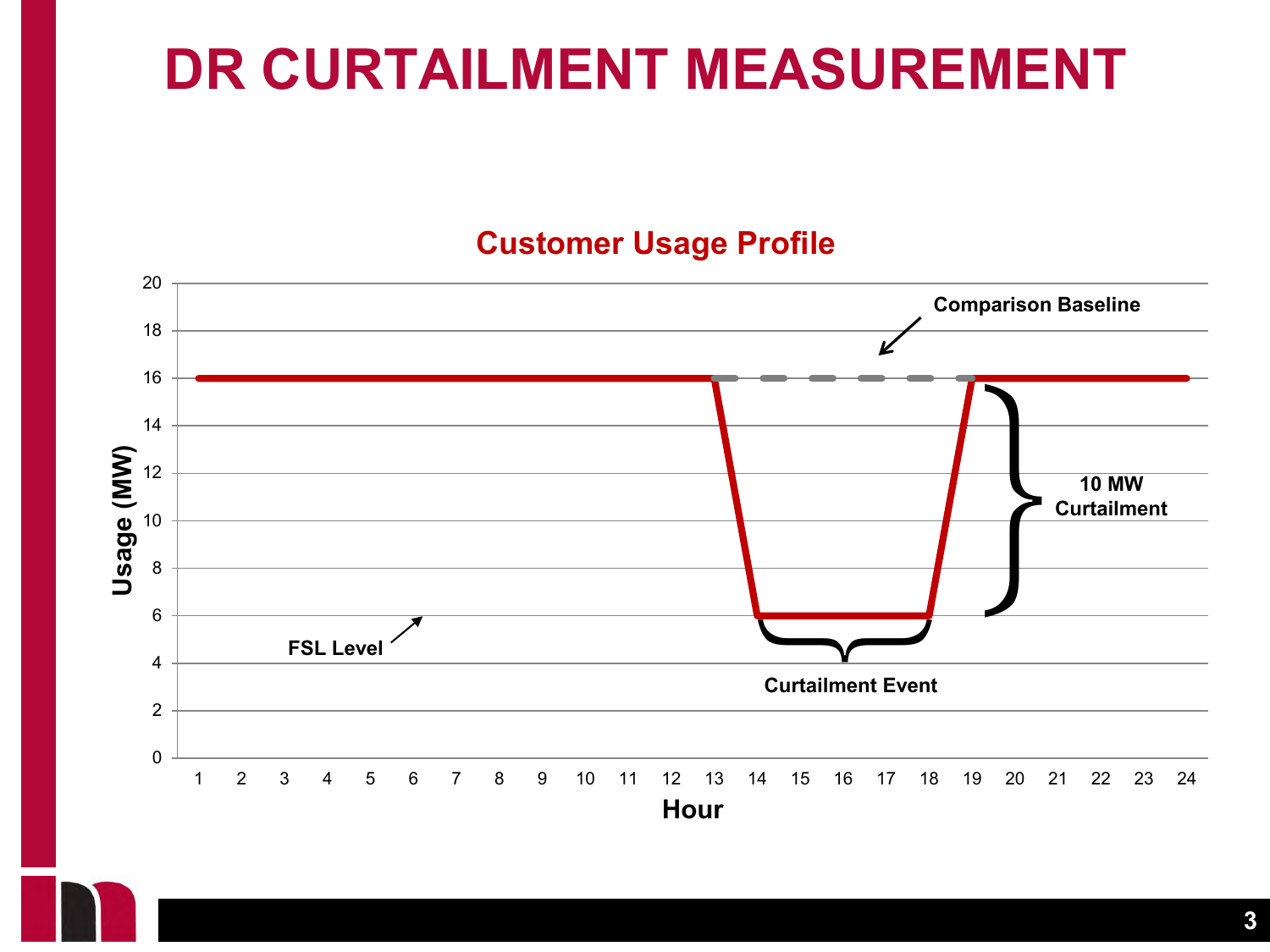# **BACKGROUND**

 **Full compliance is achieved when event consumption equals FSL level**

**……except for CP product during non-summer event**

- **During non-summer events, CP DR compliance depends on CBL calculation just as much as customer usage being at noninterruptible load level**
	- Even if customer has all non-interruptible load turned off, customer now faces the possibility of being subject to CP Penalties
- **Reminder: Customer participates in DR to offset capacity costs; capacity costs generally linked to customer's PLC ticket**
- **In the following examples, consider a DR Resource that normally consumes 16 MW. During a DR event, customer has the capability to shutdown one specific production line to achieve the 10 MW curtailment**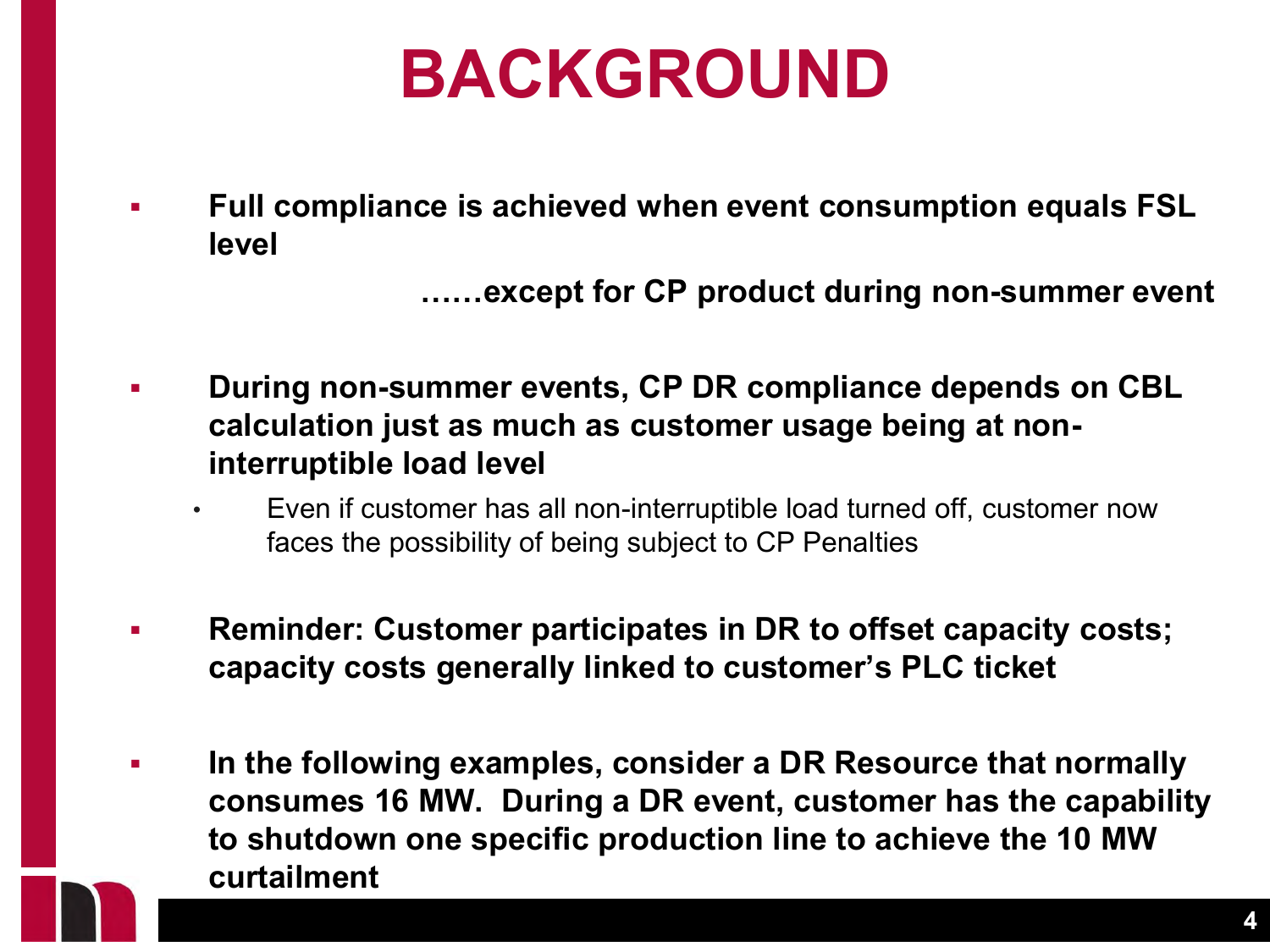- **Use of Economic CBL can result in CP DR resource being shown as non-compliant even when all of customer's interruptible load has been turned off**
	- Can occur if event happens on a normal "off day" for DR resource
		- Some DR participants operate only Monday-Friday or operate on a four-day work week

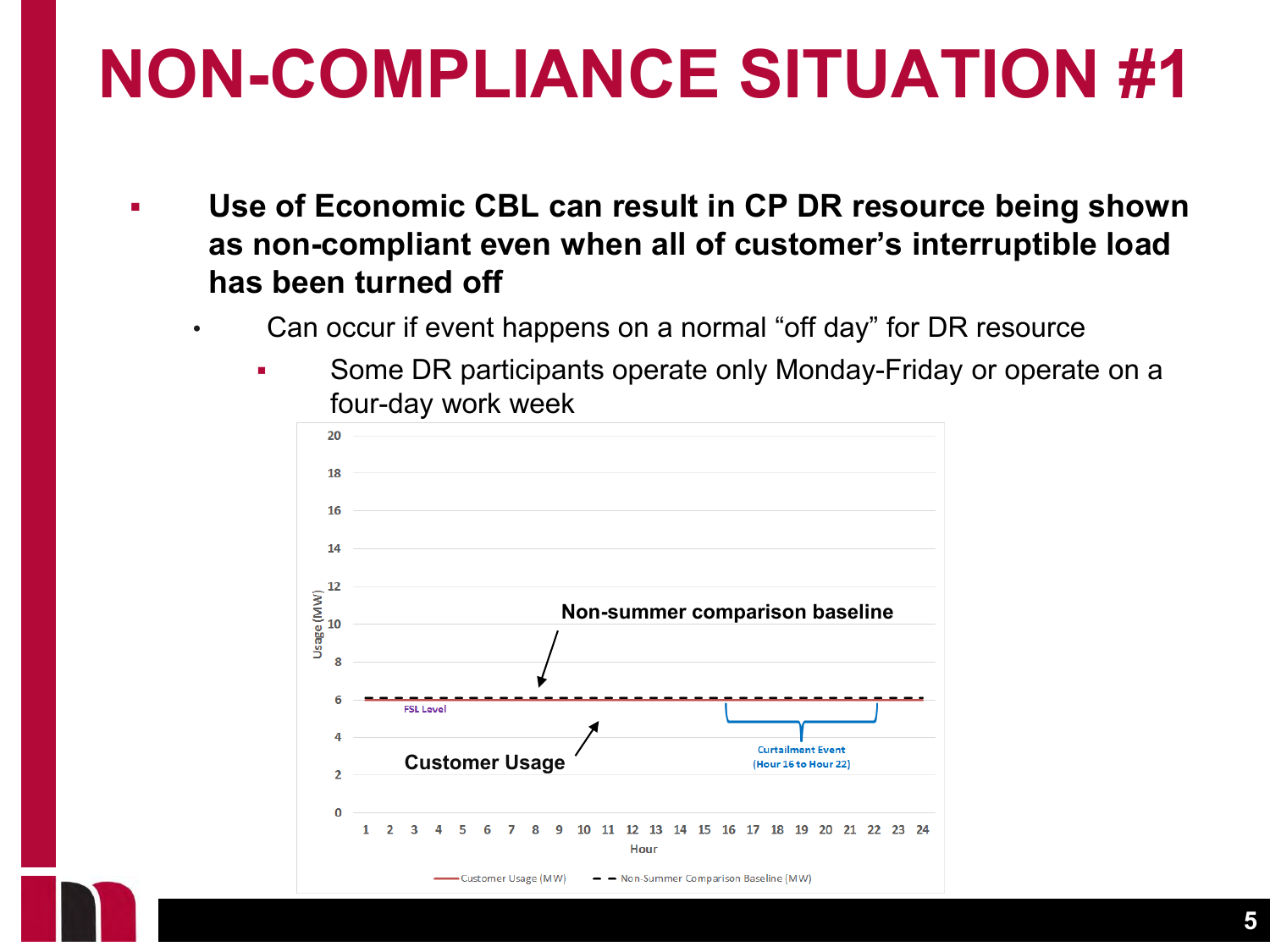- **Use of Economic CBL can result in CP DR Resource compliance status changing…even if customer usage remains consistent at FSL value**
	- Can occur if DR Event continues after normal closing hours of participating customer or other normal periods of low usage within the event day

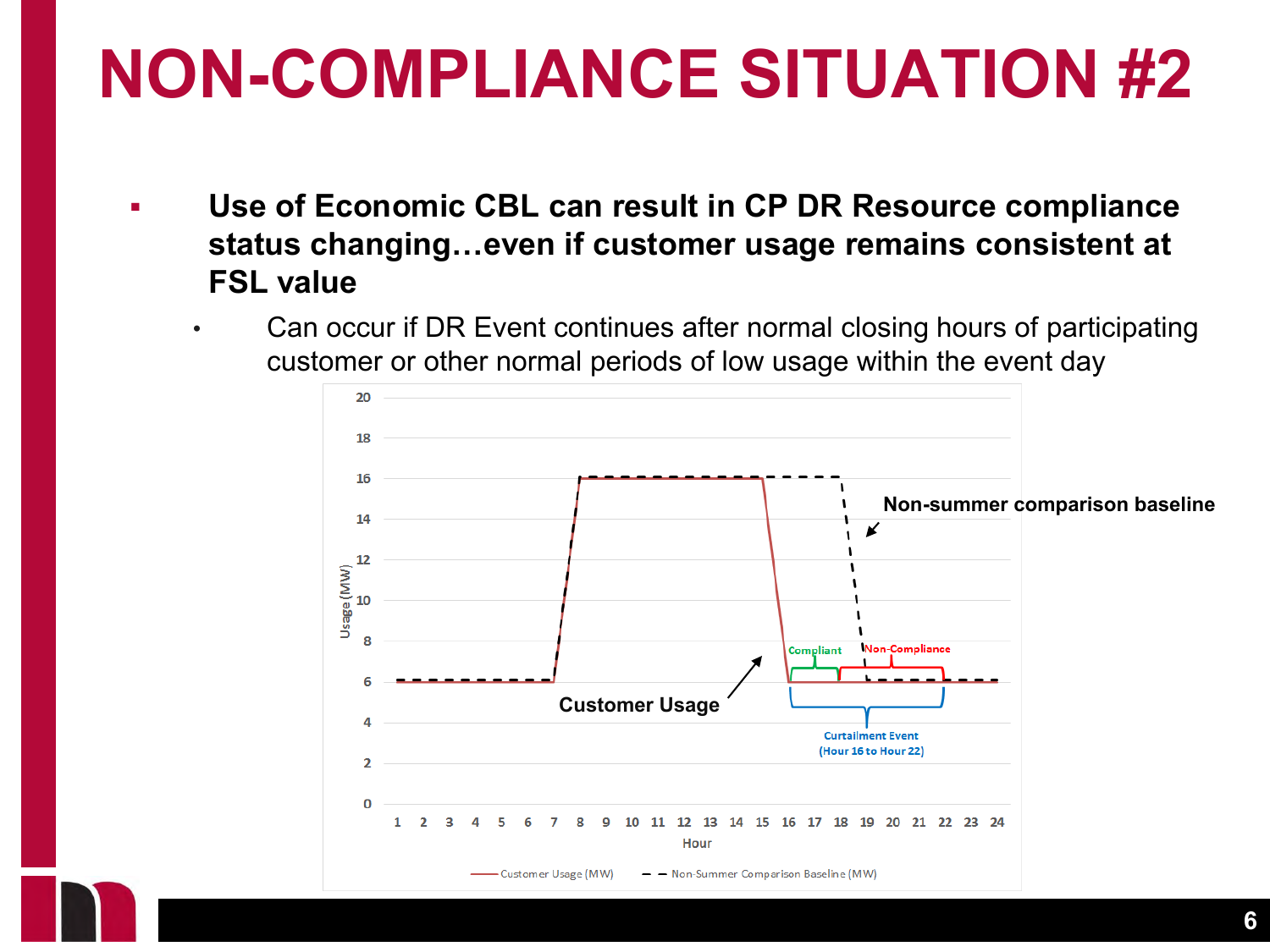**Or….Event starts prior to DR Resource's normal start-up time** 



**CBL = FSL value Non-compliance**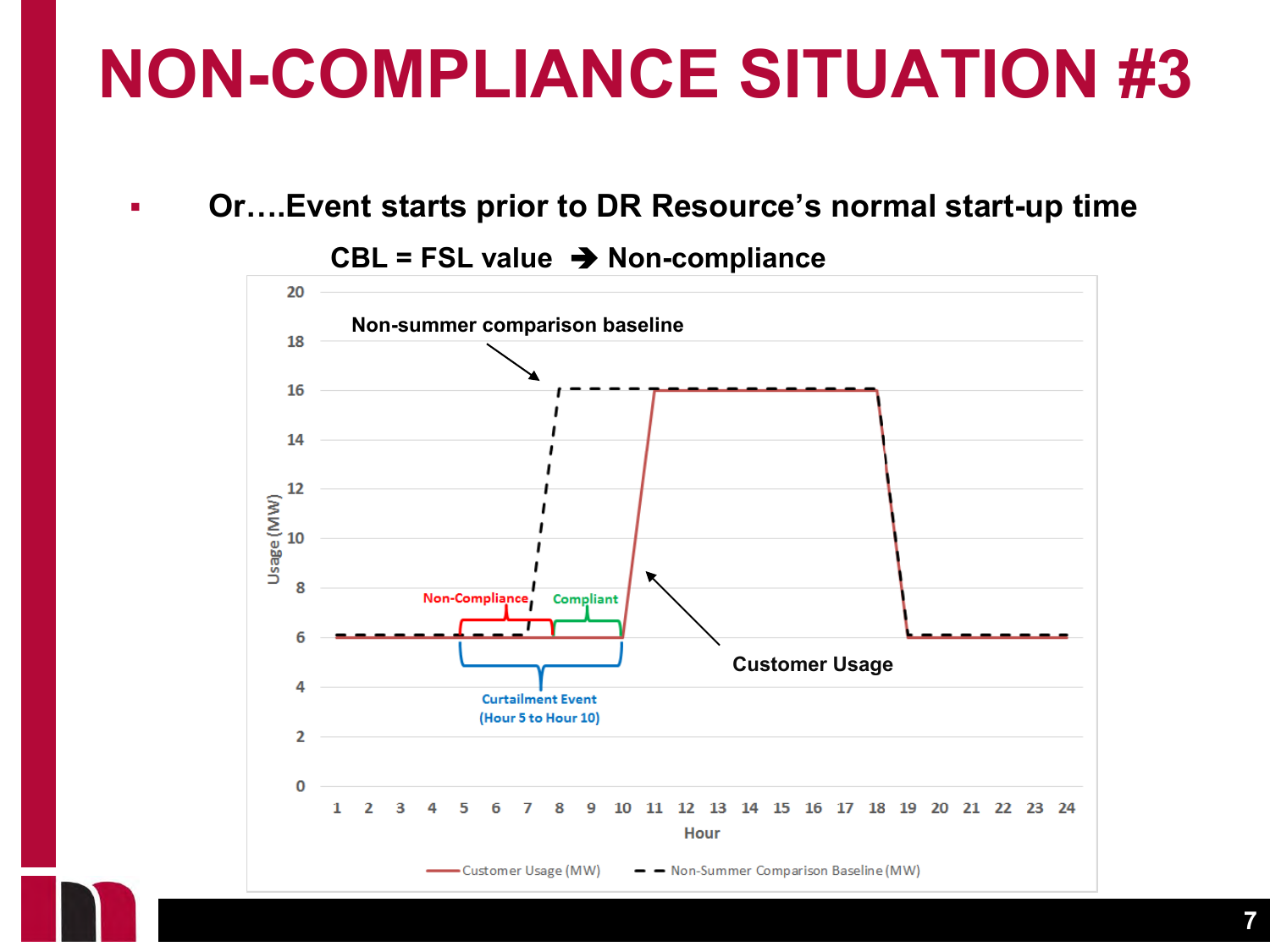- **Economic CBL will be used to measure capacity compliance during hours when customer is not permitted to submit Economic Load Response curtailments**
	- Under Economic Load Response Program rules, periods when low usage occurs due to 'normal operation' may not be submitted for energy market compensation
	- Under CP, low usage periods also can also now result in assessment of performance penalties

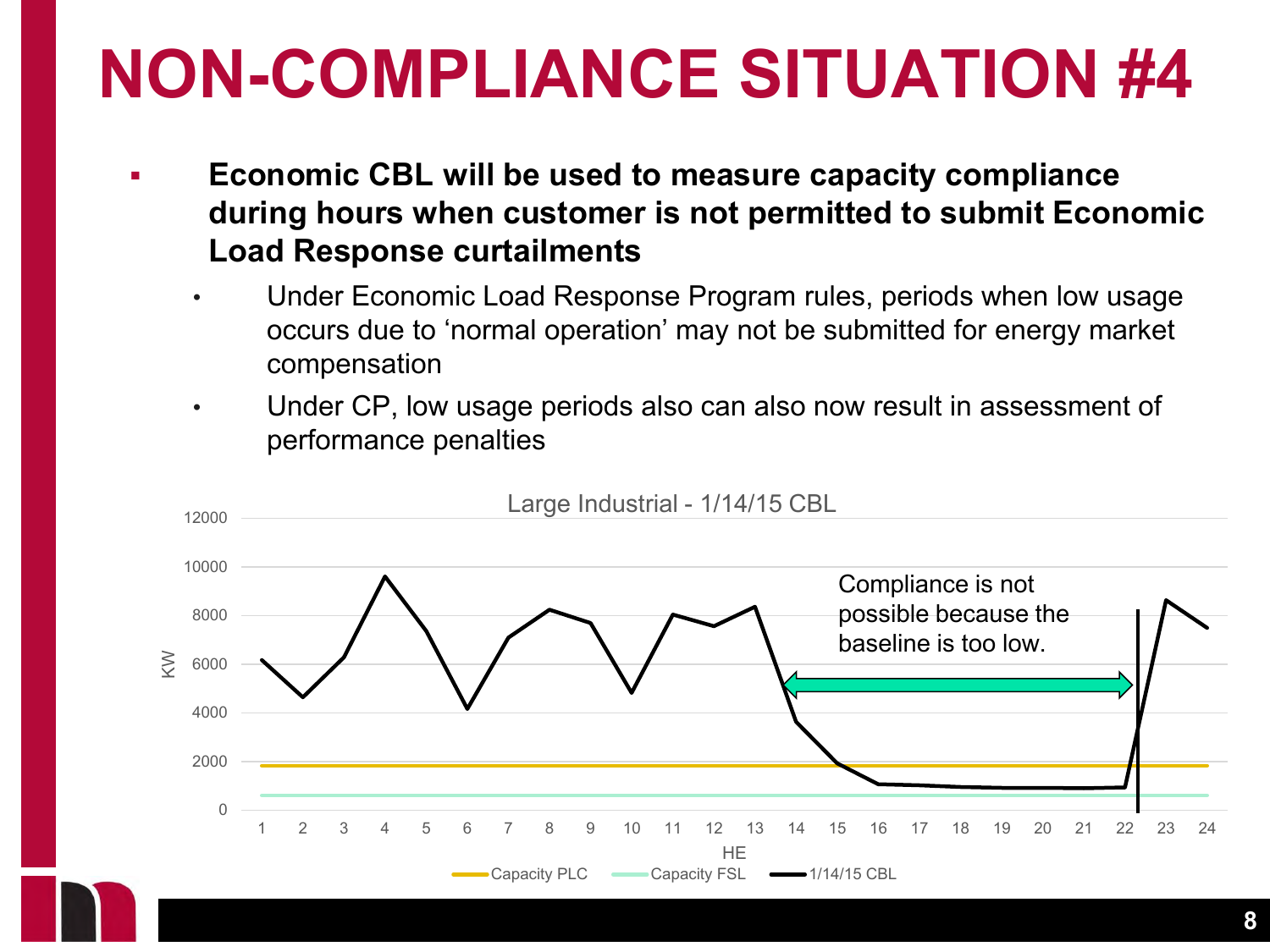### **PJM DEFAULT NON-SUMMER CBL CALCULATION DETAIL**

#### **Default CBL includes two components**

- **Using determined CBL days, individual hourly CBLs are calculated for each hour of the curtailment event**
	- Separate CBL for weekdays, Saturdays and Sundays/Holidays
		- Weekday CBL: Based on average of *four* highest usage days from last *five* weekdays
		- Saturday (Sunday/Holidays) CBL: Based on average of *two* highest usage days from last *three* Saturdays (Sundays and Holidays)
- **Symmetric Additive Adjustment ("SAA") is applied**
	- Purpose is to adjust CBL to current usage conditions prior to load reduction event
	- Supposed to be a 'true-up' mechanism that raises or lowers the CBL value

#### **SAA process**

- 1. Skipping hour just prior to curtailment, average the three next most recent hours
- 2. Compare pre-curtailment hour usage of event day to pre-curtailment hour usage of the prior days used in CBL calculation
- 3. Difference is applied to curtailment CBLs
	- Higher pre-curtailment hour usage during event day increases overall CBL
	- Lower pre-curtailment hour usage during event day reduces overall CBL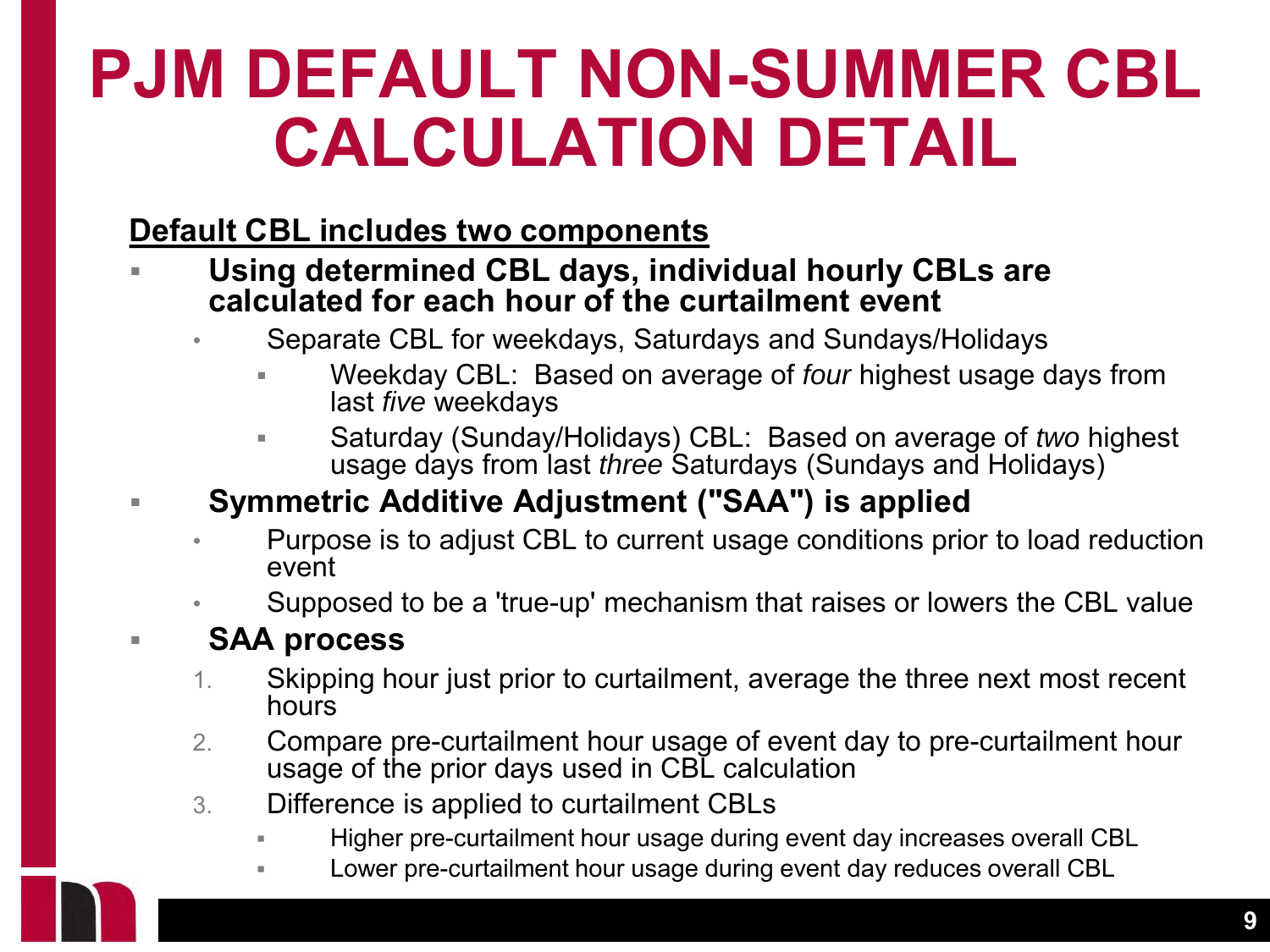#### **INCORPORATING SAA INTO DR CURTAILMENT MEASUREMENT**

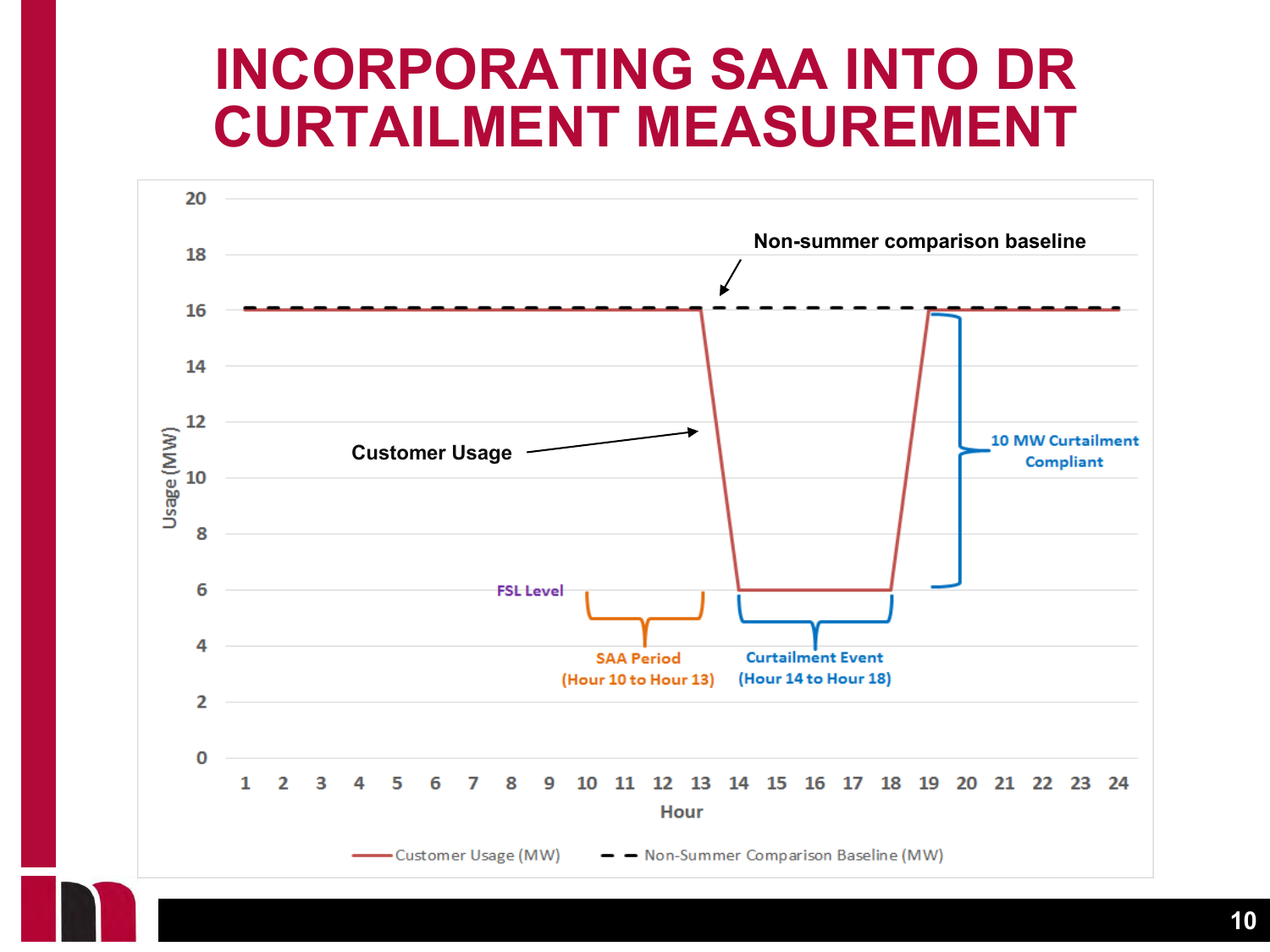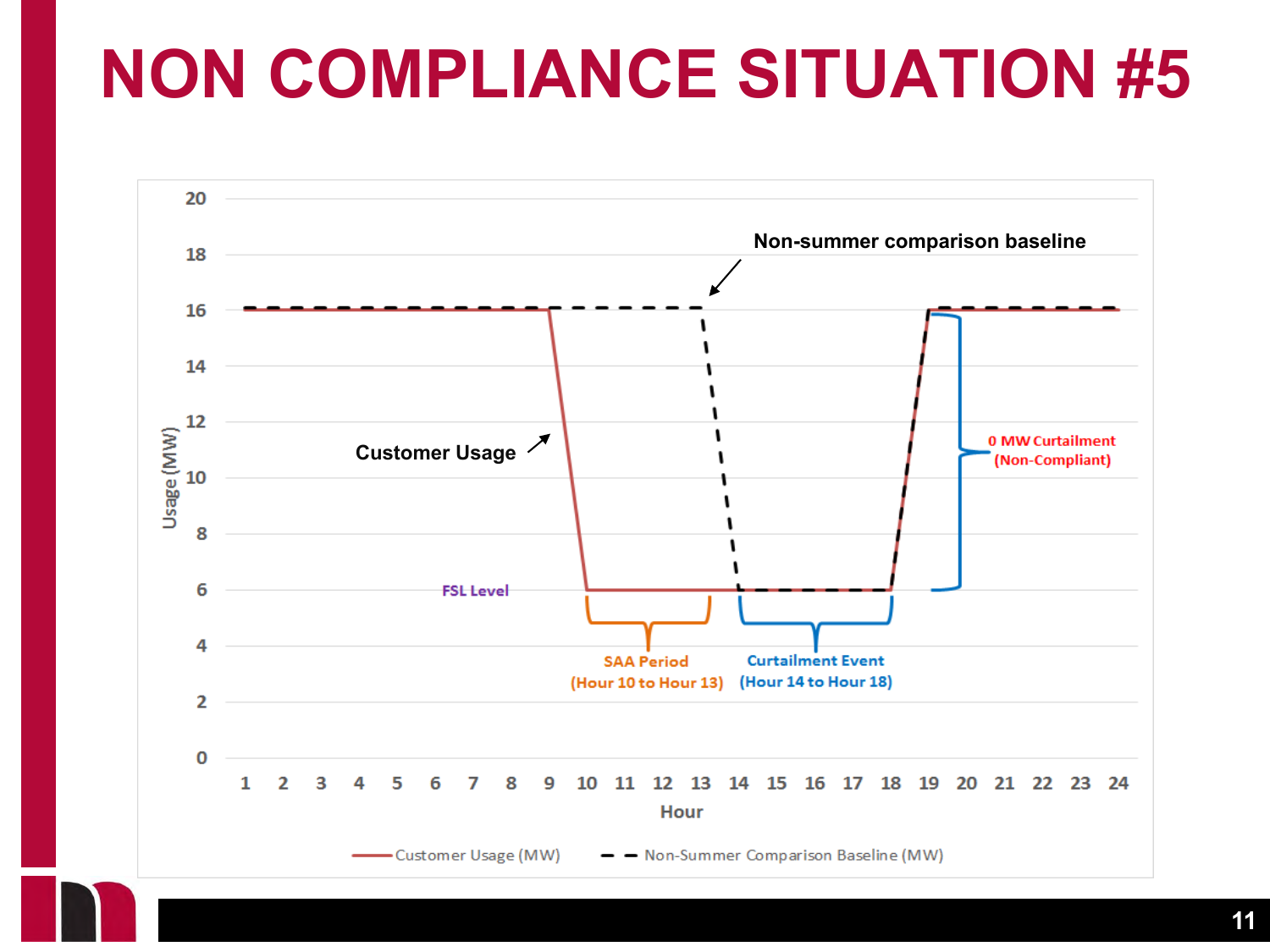### **PJM DEFAULT NON-SUMMER CBL IMPLICATIONS**

**Atypical or low usage during the prior days or SAA period can result in assessment of CP penalties**

- **DR customer implements "self-curtailment" in anticipation of curtailment event**
	- If any curtailment occurs before or during the SAA window, SAA component will reduce CBL and result in CP penalty assessment
- **Customer not running production line in days prior to curtailment event due to low customer orders, production line shutdown for maintenance/re-tooling, or anticipated energy market conditions**
	- Lower usage days are included in CBL
	- Can occur even during periods when PJM has approved DR maintenance outage
- **If equipment used to implement DR curtailment is shutdown prior to DR event, CP non-compliance during non-summer events likely results**
	- Even though customer is at the same consumption level where it would be during a compliant event